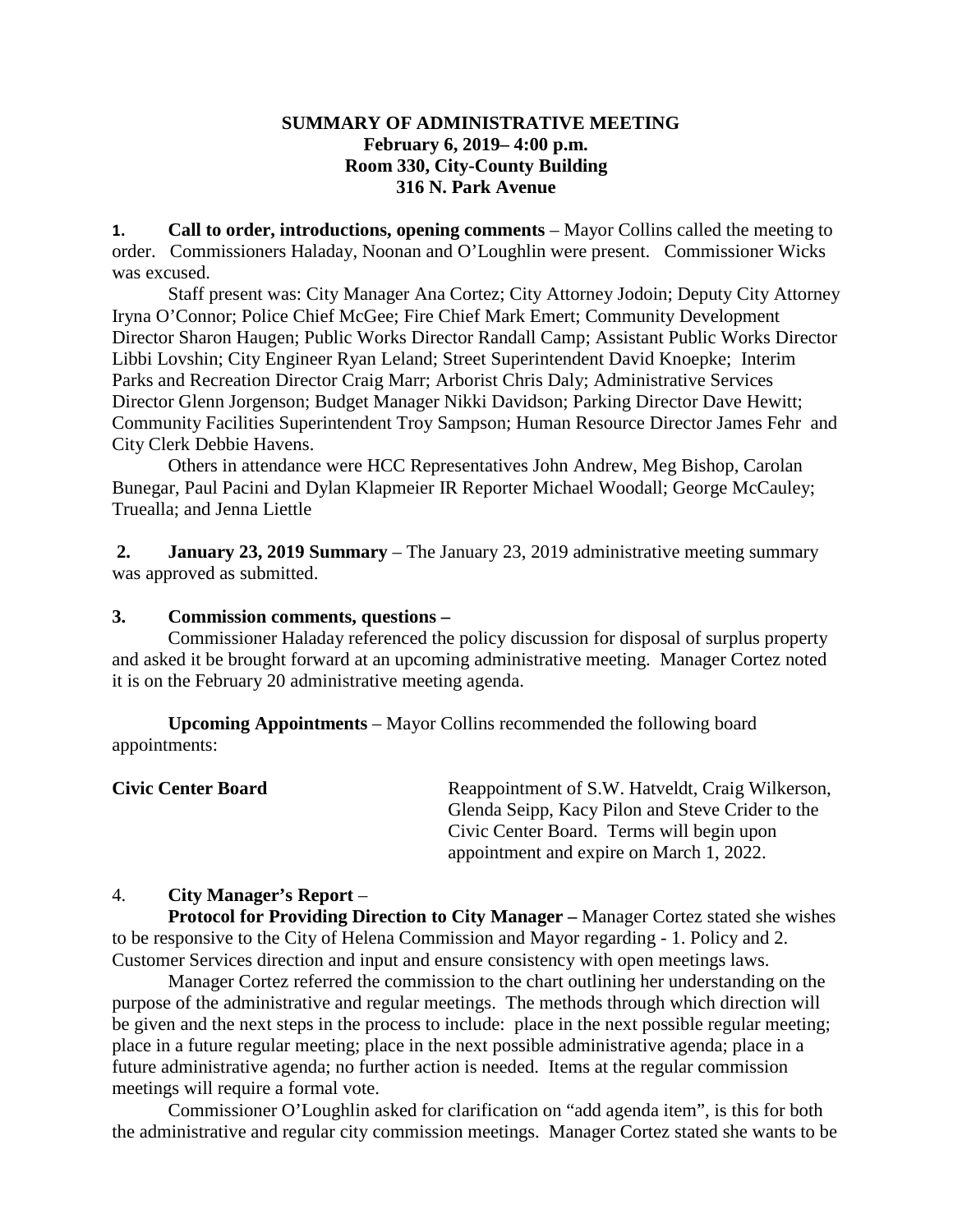clear on commission direction in order to be consistent. Mayor Collins stated he does not believe a formal vote on specific agenda items is necessary at administrative meetings.

Commissioner Noonan noted all items on a regular city commission meeting agenda may not always be vetted at an administrative meeting and a formal vote needs to be taken on all agenda items on the regular commission meeting agenda.

Commissioner Haladay stated if a member of the public brings an issue forward at a regular commission meeting, that item needs to be placed on a future agenda for discussion and formal action.

Commissioner O'Loughlin stated if there is commission conversation about an agenda item for an administrative meeting, we do not need a formal vote, ask for consensus. She also commented the public does not always understand how to request an item be placed on either an administrative or regular commission meeting agenda and asked that a formal process be developed on how to get items on the administrative and regular city commission meeting agendas. Manager Cortez commented items will be added to the administrative meeting agendas and if there is policy direction the item will be placed on a regular city commission meeting agenda. If no policy direction the item can move forward as it is administrative in nature.

**Sidewalk Snow Removal Program –** Manager Cortez handed out the Pedestrian-Focused Sidewalk Program proposal and requested policy direction leading to the development of the program that would address seasonal challenges that affect pedestrian safety and accessibility for differently abled individuals. Manager Cortez requested authority to develop a comprehensive approach for addressing snow/ice on sidewalks in the winter and trip hazards in the summer. If authorized, Manager Cortez would introduce this approach during the budget process and will include a pilot program for November 2019.

Commissioner Haladay asked if there is a second inspection prior to the city clearing the sidewalk and charging the property owner. Manager Cortez stated there is a second inspection for compliance and the decision is made to clear the sidewalks, if that is the policy direction of the commission. Manager Cortez noted there is a buffer of 24-hour for residential and businesses have until 9:00 a.m. the next business morning to clear the sidewalks.

Mayor Collins emphasized the importance for public education for residential and commercial property owners. Manager Cortez concurred educating both residential and business owners on the policy is important.

Commissioner O'Loughlin asked for clarification on the process of notifying businesses; is it automatic staff re-visits the address after the first complaint and/or non-compliance is issued or does it require a second complaint. Manager Cortez stated it would not require a second complaint.

Commissioner Haladay asked how long do we give people to clear their sidewalks and then verify that the sidewalks have or have not been cleared. At what point does the commission implement policy that a courtesy notice is no longer given.

Commissioner Noonan stated if there was funding available, the city would clean the sidewalks the first time and leave notice we are supporting clean and safe sidewalks and put the property on notice they are responsible for their sidewalks.

Mayor Collins asked if the city has resources to do that. Manager Cortez referred to page four of the Pedestrian-Focused Sidewalk Program that outlined the winter approach and what do we need to clear privately owned sidewalks and public right of ways. Manager Cortez also spoke of the proposal to implement a pilot program and look at additional funding in FY2020.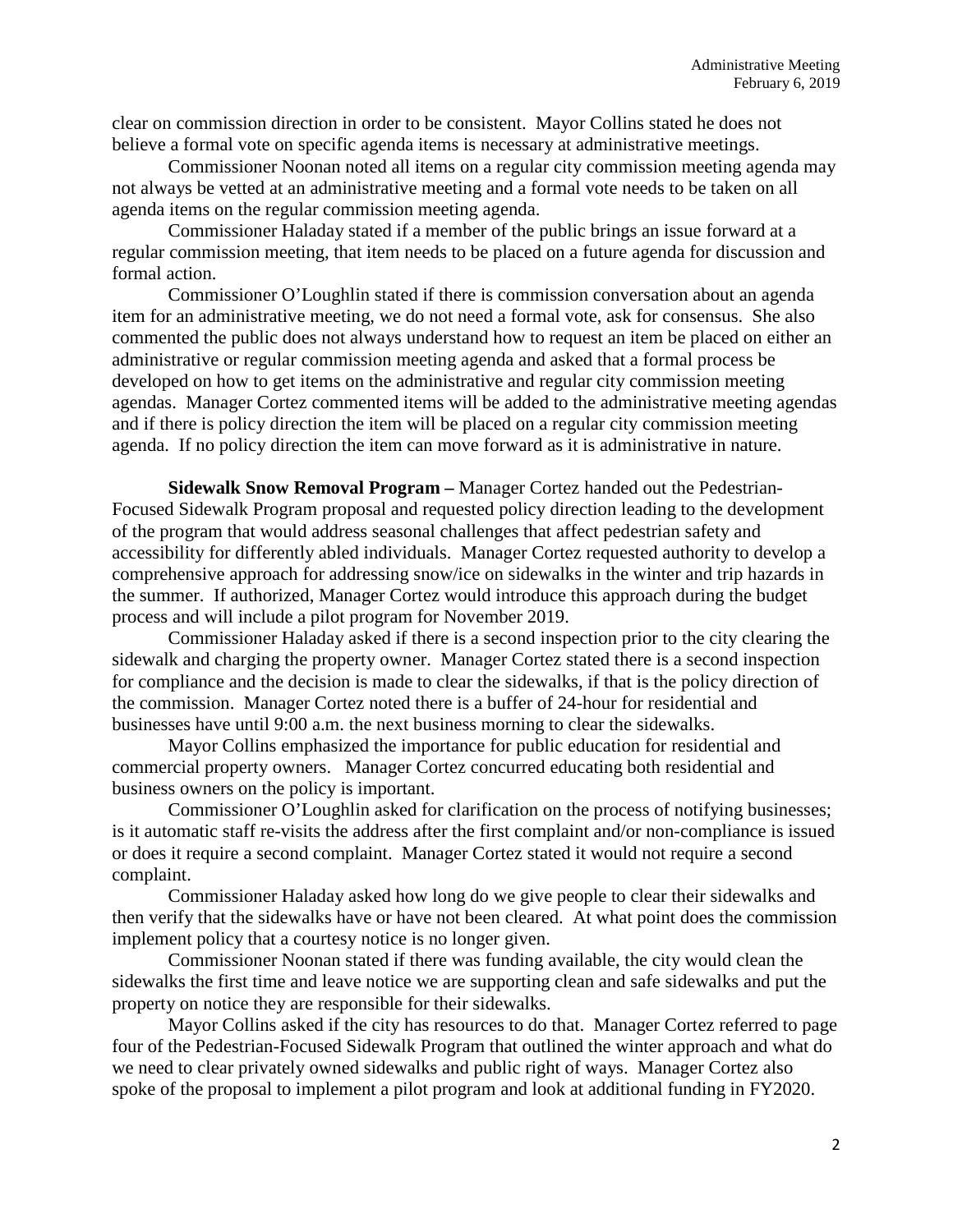Mayor Collins noted the city has had problems with getting contractors to remove the snow from downtown. Manager Cortez stated staff will keep looking until we find someone who is willing to do the work; there are concerns with the city's insurance requirement. The city may want to pay the insurance premium as part of the contract. The pilot program asks for two temporary employees.

Commissioner O'Loughlin asked how the pilot program would connect with the complaint driven policy that is in place. Manager Cortez stated the complaints help define where there is an issue; the expectation is residents are responsible for their sidewalks. The pilot program is not to replace the responsibility but to be responsive in problem areas.

HCC representative Dylan Klapmeier asked if residents would be fined without any notification. Mayor Collins stated eventually that could happen; it would require a change in policy.

Commissioner Haladay stated notices provide information; however, it is a city ordinance that residents are responsible for the sidewalks. The courtesy notice is just that; the warning is the public notice. By issuing warnings, it slows down getting the sidewalk cleared.

Commissioner O'Loughlin stated the costs to clear the sidewalks is the responsibility of the resident; if the city clears the sidewalk, would the residents be charged to have it cleared. Manager Cortez stated any sidewalks cleared the property owner is responsible for the costs.

Commissioner Noonan again suggested the city could clear the sidewalk the first time and leave notice and after that charge. Manager Cortez stated the approach being suggested by Commissioner Noonan is the city clears the sidewalk, leaves a notice, and if the problem continues the property owner would be responsible to pay if the city clears the sidewalks again.

HCC representative Carolan Bunegar suggested the commission take the same approach with sidewalks as they do with snow removal on the streets. If the sidewalks are not cleared, the city will clear them and it will cost you. Manager Cortez noted staff is developing the program and the commission can give direction not to issue notices.

Public Comment – George McCauley stated the city does not need to go into the business of cleaning sidewalks; we have a policy that needs to be enforced. He has submitted images every year of the same sidewalks that are not cleared. One code enforcement officer is not enough. People are not shoveling the sidewalks and again the ordinance needs to be enforced.

Jenna Liettle stated she has tried to contact city by phone and was directed to call Code Enforment Officer Dige; however, calls are not returned. The complaint process should be reexamined to assure there is a staff person accepting those calls. Complaints are so low in numbers because the policy does not work and there is only one staff person handling them. People in wheelchairs have a very difficult time accessing various places, because of not only snow but also other obstacles. Ms. Liettle stated she likes the idea of enforcement, education and awareness. The ADA parking lot for this building is not accessible when there is snow on the ground and noted she fell out of her wheelchair coming into the building today. Ms. Liettle also noted there is not ADA parking spaces along Last Chance Gulch.

Commissioner Noonan noted there is funding in the FY2020 budget to redo the ADA parking lot for the City-County Building; however, it may be necessary to do it earlier. Manager Cortez stated staff would look at all city owned buildings for ADA access.

Commissioner O'Loughlin noted there are several options to consider; acknowledging residents need to shovel their sidewalks, budget constraints, identifying the core areas for public safety and accessibility. After the core areas are identified, the city would notify the property owners and if the sidewalks are not cleaned, the city will clean at the cost of the property owner. Recognizing we cannot implement a citywide policy at this time.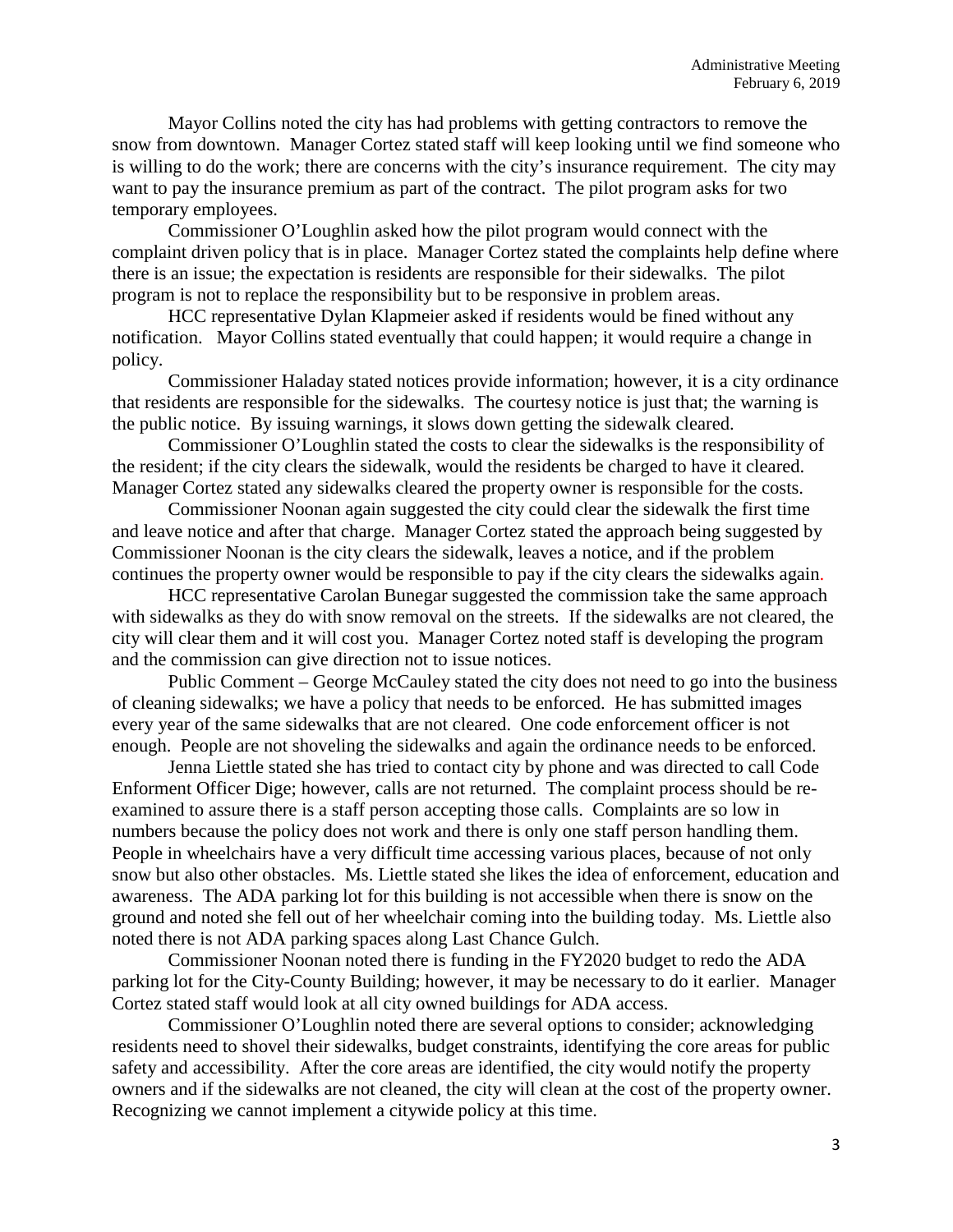Mayor Collins stated the city should put the courtesy notices in the water bills. Manager Cortez asked if there is commission policy to continue to give property owners a courtesy notice and give people time to clear their sidewalks.

Commissioner Haladay stated there are two ways if we are going to try to move forward; one is a pilot project that targets certain areas and charges back in some way; the other is taking what we have today and stepping up the enforcement. Commissioner Haladay asked if we know what the respective costs are for the two options and is there existing funding for either option. Manager Cortez stated if we hire temporary employees to clear the sidewalks, she would have to look at the actual costs to implement the pilot program.

Ms. Liettle requested when snow removal is done in private lots the access aisles are clear, the places where the yellow hashtags are located. Currently there is not a city ordinance to enforce accessible parking in private owned lots. It is a state misdemeanor violation. The ordinance was amended in 2013 and the language was removed regarding snow removal in private lots.

### **Consensus Direction to Manager – Move forward with the pilot program and report back to the commission with the costs.**

**Strategic Retreat** – Manager Cortez presented a draft agenda for the February 16<sup>-</sup>2019 strategic retreat and confirmed that the main goal for the retreat will be to provide a financial forecast for the next four years and to insure that the budget preparation is guided by the commission policy on levels of expenditure.

Staff is preparing a presentation that will include financial forecast for 2020, 2021, 2022 and 2023. This presentation will also include an overview of how the city's general fund, restricted funds, internal funds and enterprise funds are allocated based on the last actual fiscal year.

# **5. Department Discussions**

# **Finance Department (Administrative Services)**

**Eagles Helena Aerie 16 FOE –** Director Jorgenson reported to stay consistent with city ordinance, the City Manager has approved suspension of Eagles' liquor license due to nonpayment of City assessments.

However, in the last few days, there have been developments that seem promising towards resolution of delinquent payments. Finance and legal staff recommend postponing a commission review of this item until the February 25 regular meeting as Eagles and the City may enter into a payment agreement in the next few weeks.

Director Jorgenson stated the new manager at Eagles Helena Aerie 16 has indicated he will be paying the full amount this week.

#### **Consensus Direction to Manager – No direction at this time.**

# **Parks & Recreation**

**Boulevard Tree Management Plan –** Manager Cortez introduced the agenda item. Director Marr reported the Urban Forest Department received a \$10,000 Department of Natural Resource and Conservation program development grant to remove 20-30 large defective Green Ash trees. Said removal is necessary to prevent Green Ash beetle infestation. The commission requested an update on the urban forestry program to better understand how this grant fits into the larger tree management philosophy in the city.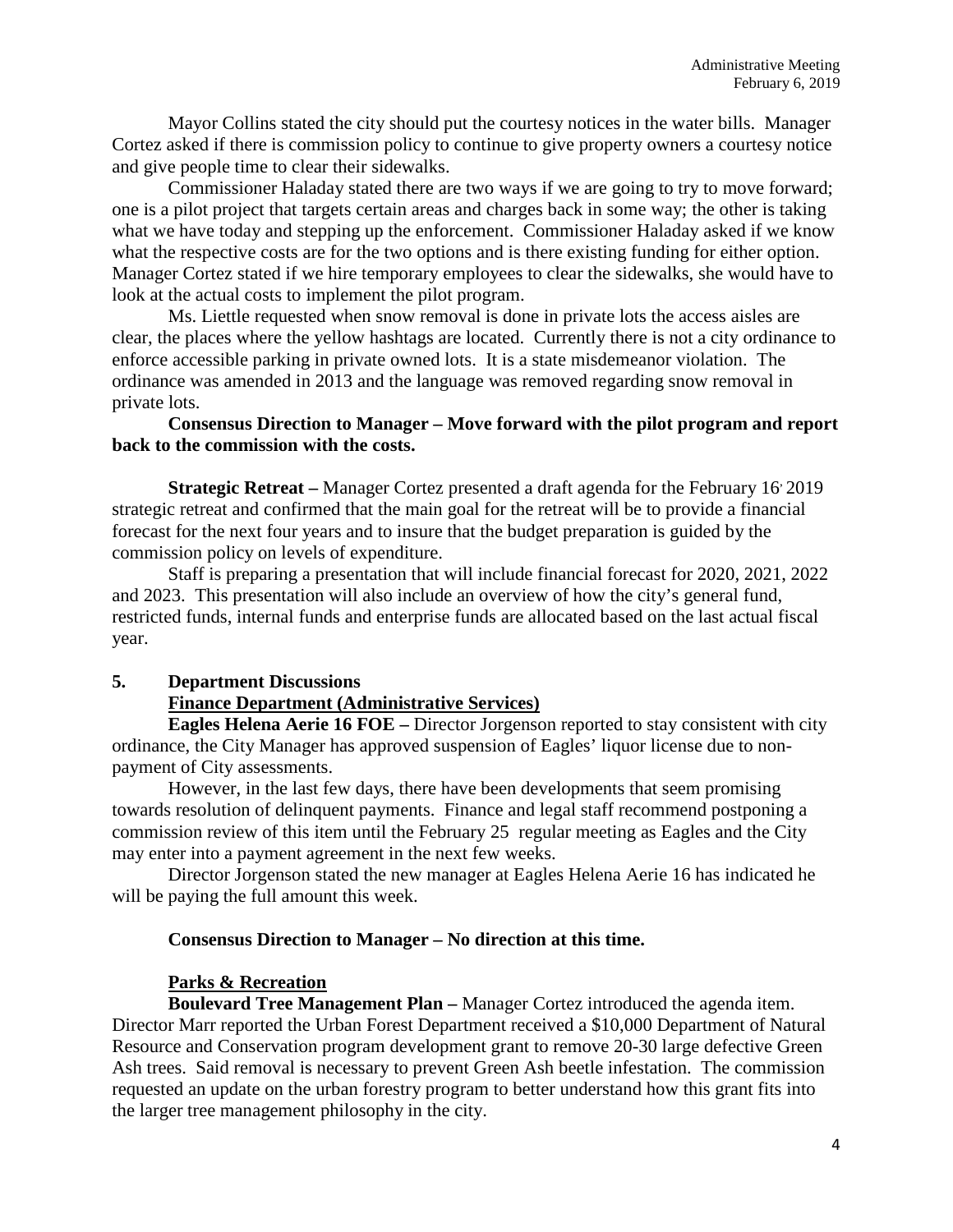Director Marr and Arborist Daly gave a PowerPoint presentation on the Boulevard Tree Management Plan. Staff wants to ensure understanding by the commission on the impetus for tree removal. Staff also wants to ensure members of the public understand the necessity and importance for removing these trees to prevent infestation and protect healthy trees.

HCC representative John Andrew stated he has visited with Director Marr and Arborist Daly about the removal of green ash trees and the city does not have a policy. He noted he installed a new sidewalk and wanted to be proactive and save the trees and had an arborist look at the trees. He then asked when the emerald ash bore does come to Helena, will it be the city's responsibility to remove and replace the boulevard trees. Mr. Andrews recommended a policy be developed on who is the responsible for the removal and replanting of boulevard trees. Director Marr stated staff has a draft of plan for the removal and replacement of boulevard trees and will bring it forward to a commission. Ultimately, it is the responsibility of the adjacent property owner to remove and replace the boulevard trees.

Commissioner Haladay stated the assumption is we are going to get the emerald ash bore. Director Marr concurred and stated it is not if but when. Commissioner Haladay commented it is cheaper to remove green ash trees with speed and replace with other diverse species; it will be more expensive the longer we wait. The city should be proactive and not reactive as treatment of the emerald ash bore is very expensive. Mr. Daly concurred if the removal of the trees is done within the normal scope of operations. The more resources put toward the project, the faster the trees can be removed and replanted.

Commissioner Haladay noted the Urban Forest assessment was \$20.00 for a long time and has been increased to \$21.00. If the commission were to increase the assessment, what would we do with the extra funding. What do we need to do to carry out a robust process and how would we do it. Director Marr commented there needs to be a balance, we do not want to remove the entire canopy too quickly; however, if funding was available another crew could be hired and it would increase the productivity.

Mayor Collins asked staff to prepare a budget on what is needed. Manager Cortez stated one-additional position would be approximately \$40,000; staff will prepare some numbers for the commission. Commissioner Haladay stated it would be helpful to know what the actual plan is.

Commissioner Noonan asked what the amount of the DNRC grant was. Director Marr stated it was \$10.000.

HCC representative Meg Bishop noted if the property owners are responsible for the boulevard trees; however, were they involved in selecting the green ash trees. Arborist Daly stated when the trees were selected, citizen groups were involved. Ms. Bishop asked the city to consider giving the property owners some type of break when having to remove and replant green ash trees.

Director Marr noted in addition to removing and planting tree the city pays for pruning of trees. If it is a defective or hazardous tree, the city will remove the tree and then asks the property owners to help plant new trees.

HCC representative Carolan Bunegar stated the emerald ash bore is already in Helena. She asked that a public education campaign be implemented. Director Marr noted that staff plans to do a public outreach campaign on the emerald ash bore.

Manager Cortez stated staff will come back with numbers and requested the conversation happen during the budget process. Commissioner Haladay stated it would be helpful to know what the ask is prior to considering a rate adjustment.